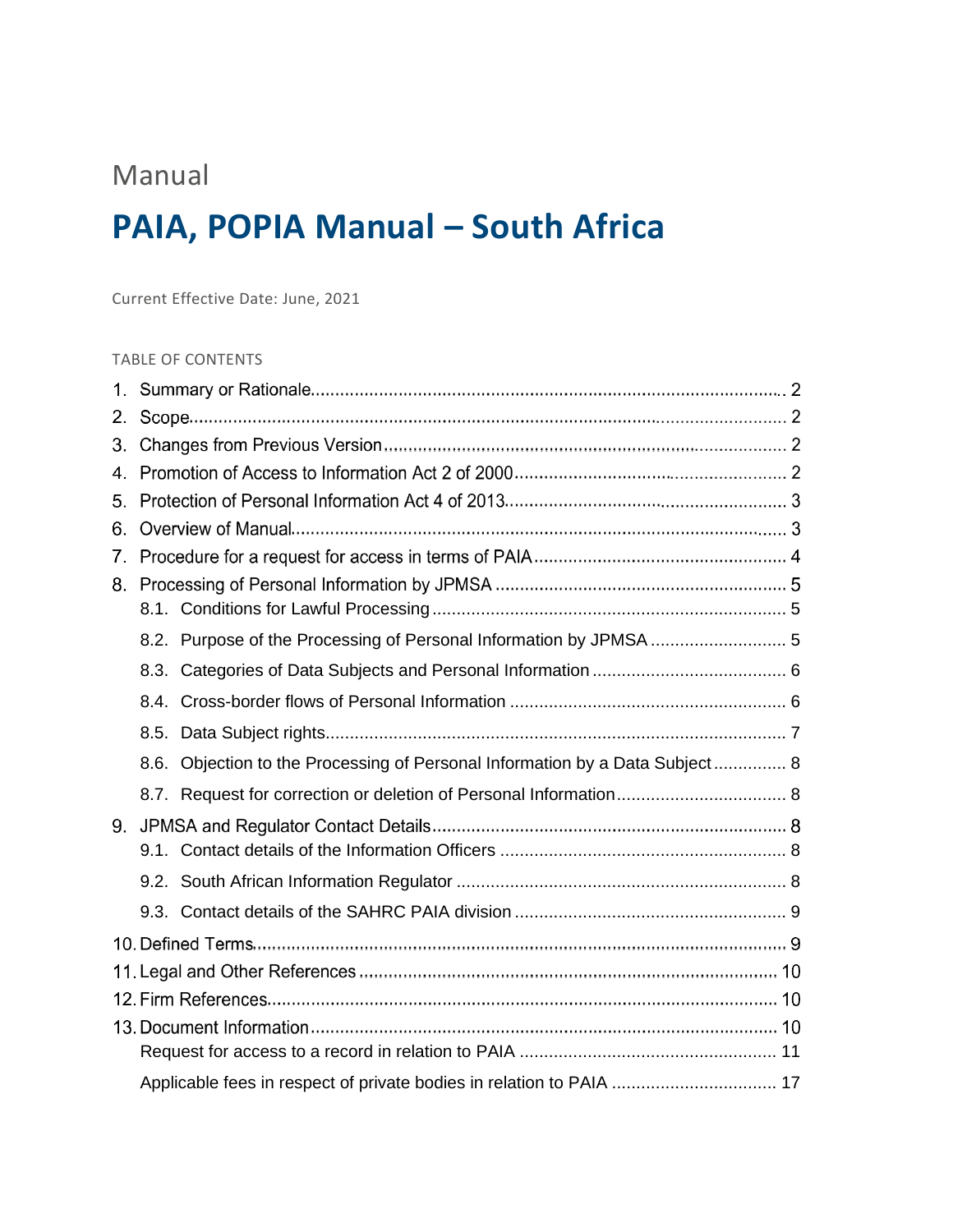### **Summary or Rationale**

JPMorgan South Africa ("JPMSA"), represented by its legal entities, JPMorgan Chase Bank, N.A., Johannesburg Branch, JPMorgan Securities South Africa Proprietary Limited and JPMorgan Equities South Africa Proprietary Limited is required to develop, monitor, maintain and make available a manual in accordance with the Promotion of Access to Information Act 2 of 2000 (PAIA) and the Protection of Personal Information Act 4 of 2013 (POPIA), collectively referred to as the ("**Manual**").

JPMSA is a Private Body for the purposes of PAIA and POPIA and accordingly has produced this Manual in compliance with both pieces of legislation in so far as they apply to Private Bodies.

### **Scope**

|                          | <b>Performers</b>                                                                                                                                                |
|--------------------------|------------------------------------------------------------------------------------------------------------------------------------------------------------------|
| <b>Lines of Business</b> | All                                                                                                                                                              |
| <b>Function(s)</b>       | All                                                                                                                                                              |
| <b>Locations</b>         | South Africa                                                                                                                                                     |
| <b>Legal Entities</b>    | JPM organ Chase Bank, N.A., Johannesburg Branch, JPM organ Securities South Africa<br>Proprietary Limited and JPMorgan Equities South Africa Proprietary Limited |

### **Changes from Previous Version**

This is the first version of the Manual.

### **Promotion of Access to Information Act 2 of 2000**

PAIA was assented to on 2 February 2000 and commenced on 9 March 2001. The fundamental purpose of PAIA is to give effect to section 32 of the Constitution of the Republic of South Africa Act 108 of 1996 (the "Constitution"), being the constitutional right of access to any information held by the State or by any another person that is required to provide such access for the exercise or protection of any rights.

Where a Request for Access is made in terms of section 50 of PAIA, a Private Body to which the request is made is obliged to release the records or information, except where PAIA expressly providesthat records or information may or must be withheld. PAIA sets out the requisite procedures to be followed by a requester when making a request for access.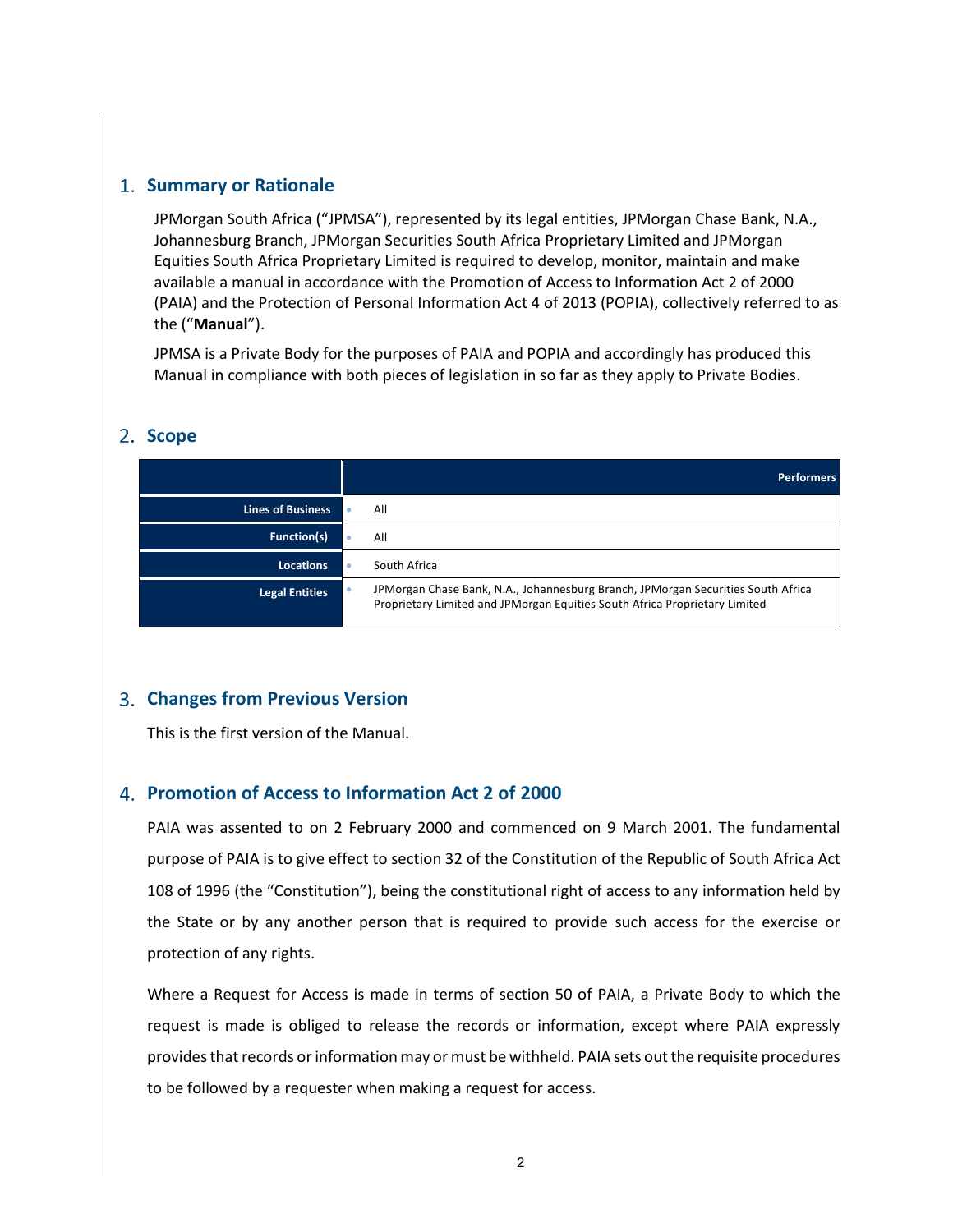#### **Protection of Personal Information Act 4 of 2013**

POPIA was assented to on 26 November 2013. Broadly, the purpose of POPIA is to give effect to section 14 of the Constitution, being the constitutional right to privacy by protecting Personal Information and regulating the free flow and Processing of Personal Information.

POPIA sets minimum conditions which all Responsible Parties must comply with so as to ensure that Personal Information is respected and protected. These minimum conditions are the Conditions for Lawful Processing and are more fully described in paragraph 8.1 of this Manual.

#### **Overview of Manual**

The purpose of this Manual is to foster a culture of transparency and accountability within JPMSA in respect of the protection and accessibility of information. Furthermore, its purpose is to give effect to both the constitutional right of access to information, where that information is required for the exercise or protection of the right to privacy in relation to POPIA.

Both PAIA and POPIA recognizes that the right to access to information and privacy may be limited in accordance with section 36 of the Constitution, to the extent that such limitation is reasonable and justifiable in an open and democratic society based on human dignity, equality and freedom.

This Manual:

- a) for the purposes of PAIA, details the procedure to be followed by a Requestor and the manner in which a Request for Access shall be facilitated; and
- b) for the purposes of POPIA, amongst other things, details
	- the purpose for which Personal Information may be processed;
	- the categories of Data Subjects for whom JPMSA processes Personal Information;
	- the categories of Personal Information relating to such Data Subjects; and
	- the recipients to whom Personal Information may be supplied.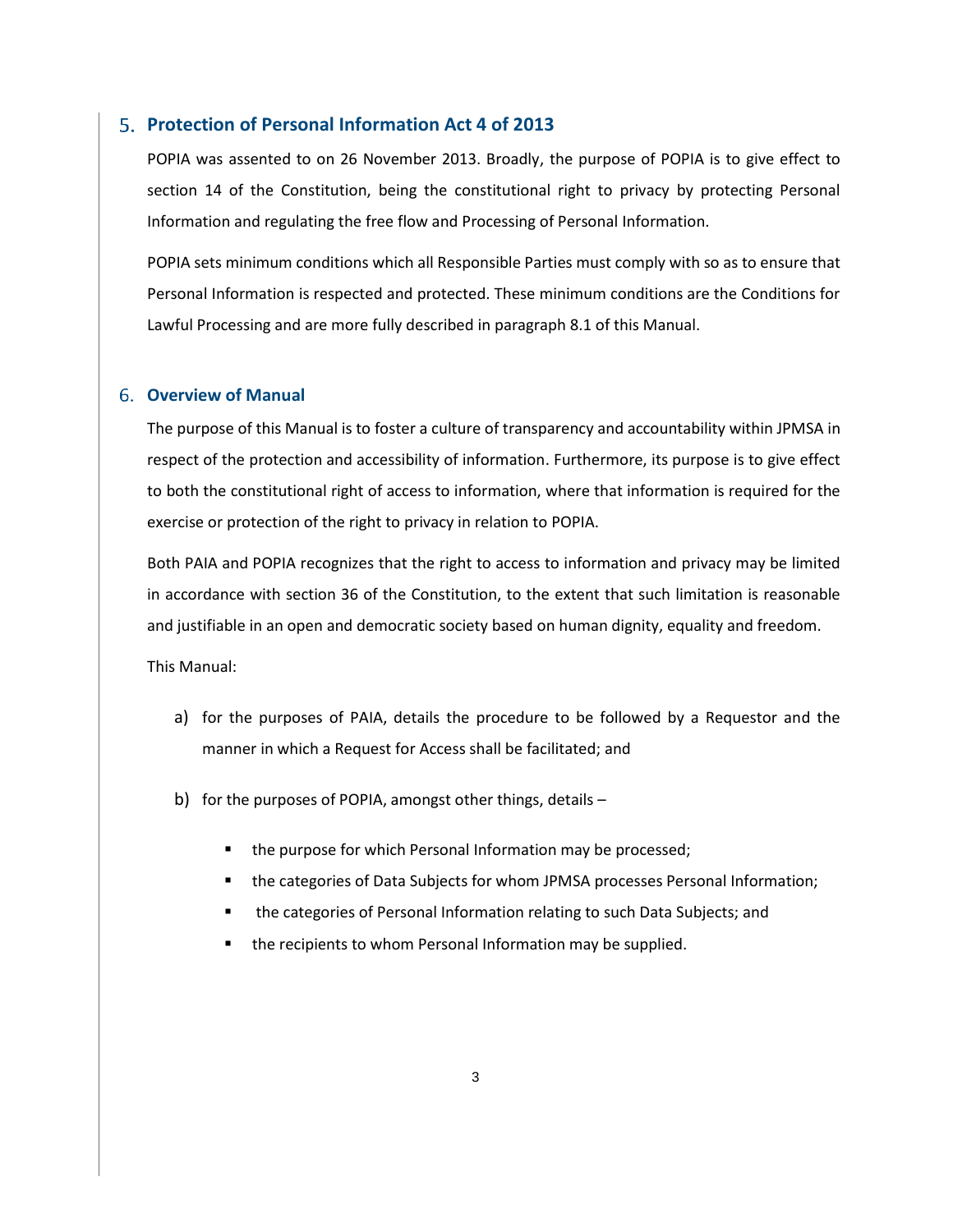# **Procedure for a request for access in terms of PAIA**

A Requester must comply with all the procedural requirements as contained in section 53 of PAIA relating to a Request for Access to a Record.

Requester must complete the prescribed Request for Access form attached as Annexure A, and submit the completed Request for Access form as well as payment of a request fee (As detailed in Annexure B) and a deposit (if applicable), to the Information Officer at the postal or physical address, or electronic mail address provided.

The Request for Access form must be completed with enough particularity to at least enable the Information Officer to identify the following:

- The Record/s requested;
- The identity of the Requester;
- The form of access that is required, if the request is granted;
- The postal address or fax number of the Requester; and
- The right that the Requester is seeking to protect and an explanation as to why the Record is necessary to exercise or protect such a right.

JPMSA will process the Request for Access within 30 days of receipt of such request, unless the Request for Access is of such a nature that an extension of the prescribed time limit is necessitated in accordance with section 57 of PAIA.

If, in addition to a written reply from the Information Officer, the Requester wishes to be informed of the decision on the Request for Access in any other manner, the Requestor must state the manner and the particulars so required.

If a Request for Access is made on behalf of another person, the Requester must submit proof of the capacity in which the Requester is making the request to the reasonable satisfaction of the Information Officer.

JPMSA will voluntarily provide the requested Records to a Requestor (as defined in section 1 of PAIA). The prescribed fee for reproduction of the Record requested by a Requestor will be charged in accordance with section 54(6) of PAIA.

When the Request for Access is received by the Information Officer, the Information Officer shall by notice require the Requester to pay the prescribed request fee (if any), before further processing of the Request for Access.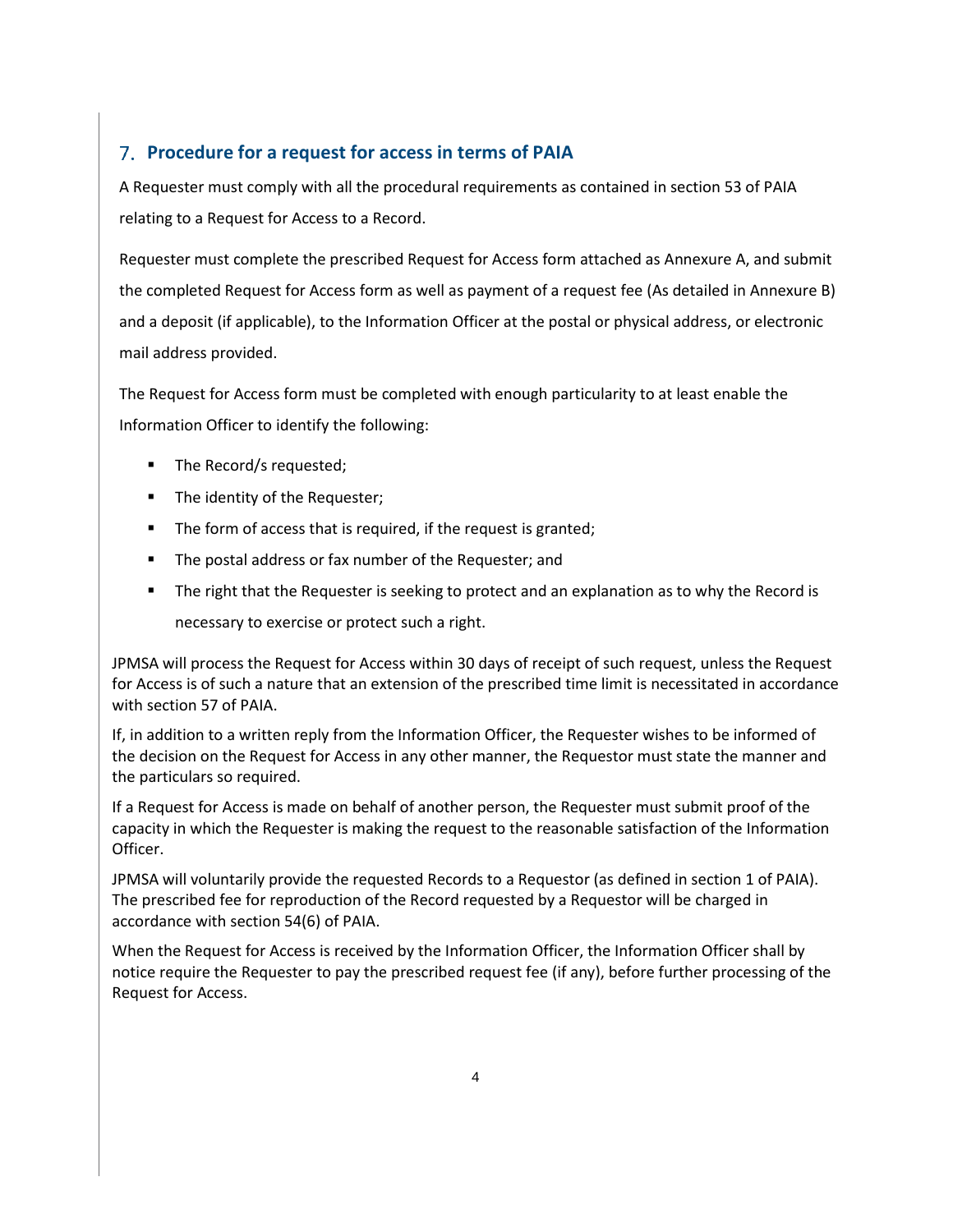# **Processing of Personal Information by JPMSA**

### <span id="page-4-0"></span>**8.1. Conditions for Lawful Processing**

Chapter 3 of POPIA provides for the minimum Conditions for Lawful Processing of Personal Information by a Responsible Party. These conditions may not be derogated from unless specific exclusions apply as outlined in POPIA.

Below is a description of the eight Conditions for Lawful Processing as contained in POPIA:

- a) Accountability the Responsible Party has an obligation to ensure that there is compliance with POPIA in respect of the Processing of Personal Information.
- b) Processing limitation Personal Information must be collected directly from a Data Subject to the extent applicable; must be processed with the consent of the Data Subject or on another legitimate basis provided for in terms of POPIA and must only be used for the purposes for which it was obtained.
- c) Purpose specification Personal Information must only be processed for the specific purpose for which it was obtained and must not be retained for any longer than it is needed to achieve such purpose.
- d) Further processing limitation further processing of Personal Information must be compatible with the initial purpose for which the information was collected.
- e) Information quality the Responsible Party must ensure that Personal Information held is accurate and updated regularly and that the integrity of the information is maintained by appropriate security measures.
- f) Openness there must be transparency between the Data Subject and the Responsible Party.
- g) Security safeguards a Responsible Party must take reasonable steps to ensure that adequate safeguards are in place to ensure that Personal Information is being processed responsibly and is not unlawfully accessed.
- h) Data Subject participation the Data Subject must be made aware that their information is being processed.

#### <span id="page-4-1"></span>**8.2. Purpose of the Processing of Personal Information by JPMSA**

As outlined above, Personal Information may only be Processed for a specific purpose. The purposes for which JPMSA processes or will process Personal Information is set out below –

- JPMSA processes personal information of individuals and juristic persons outside the organization with whom it interacts, including visitors to its websites, customers, personnel of corporate customers, vendors, and other recipients of its services. Such processing is necessary in the ordinary course of business relationships and in compliance with local laws and regulations.
- JPMSA processes personal information to fulfil its regulatory compliance obligations, including '*Know Your Client'* checks and confirming and verifying the identity of clients and screening against government, supranational bodies (including but not limited to the European Union and the United Nations Security Council) and/or law enforcement agency sanctions lists as well as internal sanctions lists and other legal restrictions.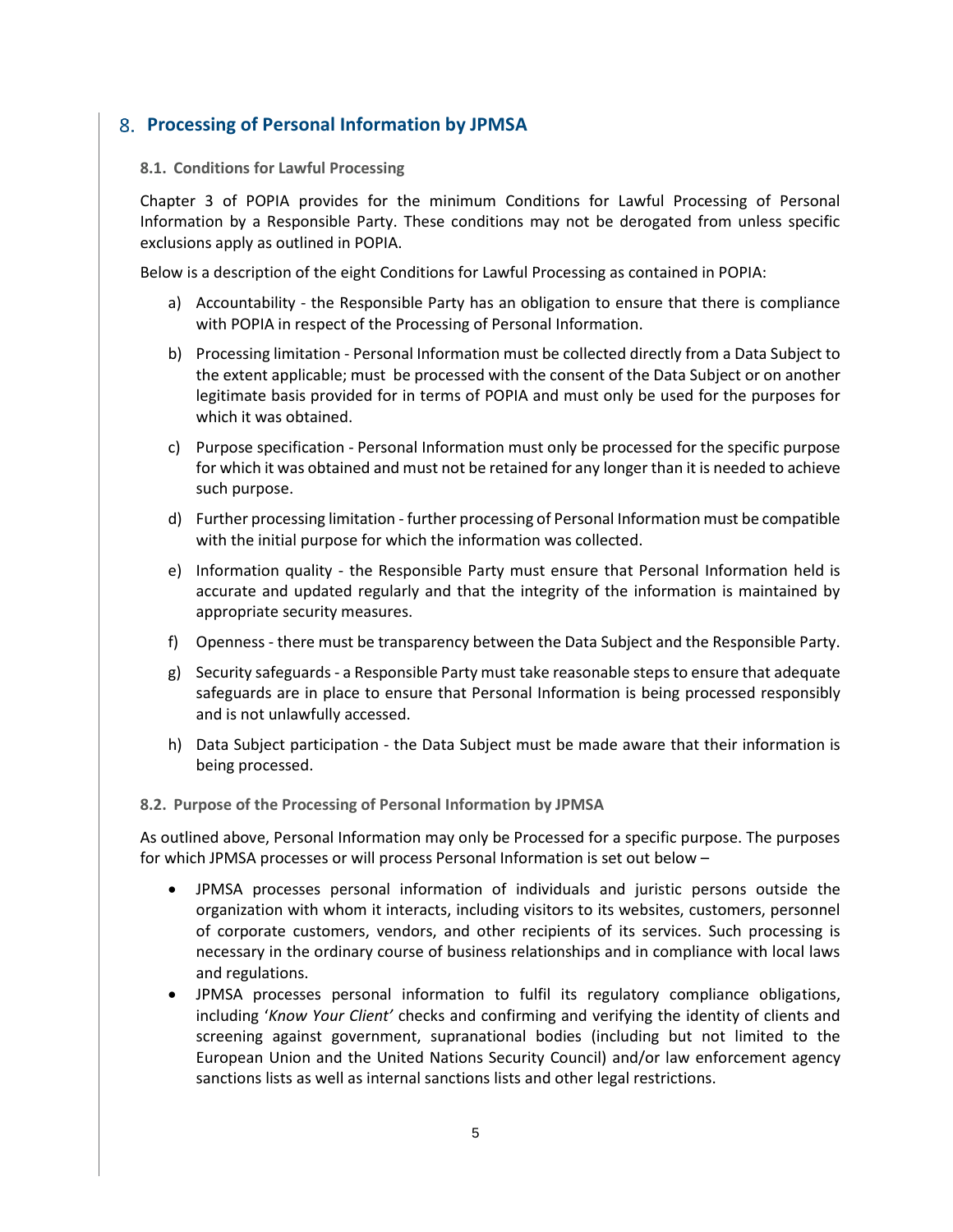JPMSA collects Personal Data about employees from a variety of sources (subject to local legal requirements) as follows:

- **■** JPMSA obtains employee Personal Information when it is provided (e.g. job applicants provide personal information such as names, email addresses and telephone numbers so that JPMSA can contact individuals about possible employment opportunities).
- JPMSA collects Personal Data in the ordinary course of the employment relationship (e.g. in connection with processing payroll or providing benefits).
- **■** JPMSA collects Personal Data that employees choose to make public, including via social media (e.g. collecting information from social media profile(s), to the extent that such profile is publicly visible).
- Personal Data is received from third parties who provide it to JPMSA (e.g. credit reference agencies and law enforcement authorities).
- **JPMSA collects or obtains Personal Data when employees use its physical and online** properties, including through monitoring practices, subject to applicable law, such as, but not limited to monitoring computer, telephone and other electronic communications.

#### <span id="page-5-0"></span>**8.3. Categories of Data Subjects and Personal Information**

As per section 1 of POPIA, a Data Subject may either be a natural or a juristic person. JPMSA processes personal Information in respect of both individuals and juristic persons where required.

These include visitors to JPMSA websites, customers, personnel of corporate customers, vendors, employees and other recipients of our services.

#### <span id="page-5-1"></span>**8.4. Cross-border flows of Personal Information**

Section 72 of POPIA provides that Personal Information may only be transferred out of the Republic of South Africa:

- a) if the recipient country can offer such data an "*adequate level*" of protection. This means that its data privacy laws must be substantially similar to the Conditions for Lawful Processing as contained in POPIA; or
- b) if the Data Subject consents to the transfer of their Personal Information; or
- c) if the transfer is necessary for the performance of a contractual obligation between the Data Subject and the Responsible Party; or
- d) if the transfer is necessary for the performance of a contractual obligation between the Responsible Party and a third party, in the interests of the Data Subject; or
- e) if the transfer is for the benefit of the Data Subject, and it is not reasonably practicable to obtain the consent of the Data Subject, and if it were, the Data Subject, would in all likelihood provide such consent.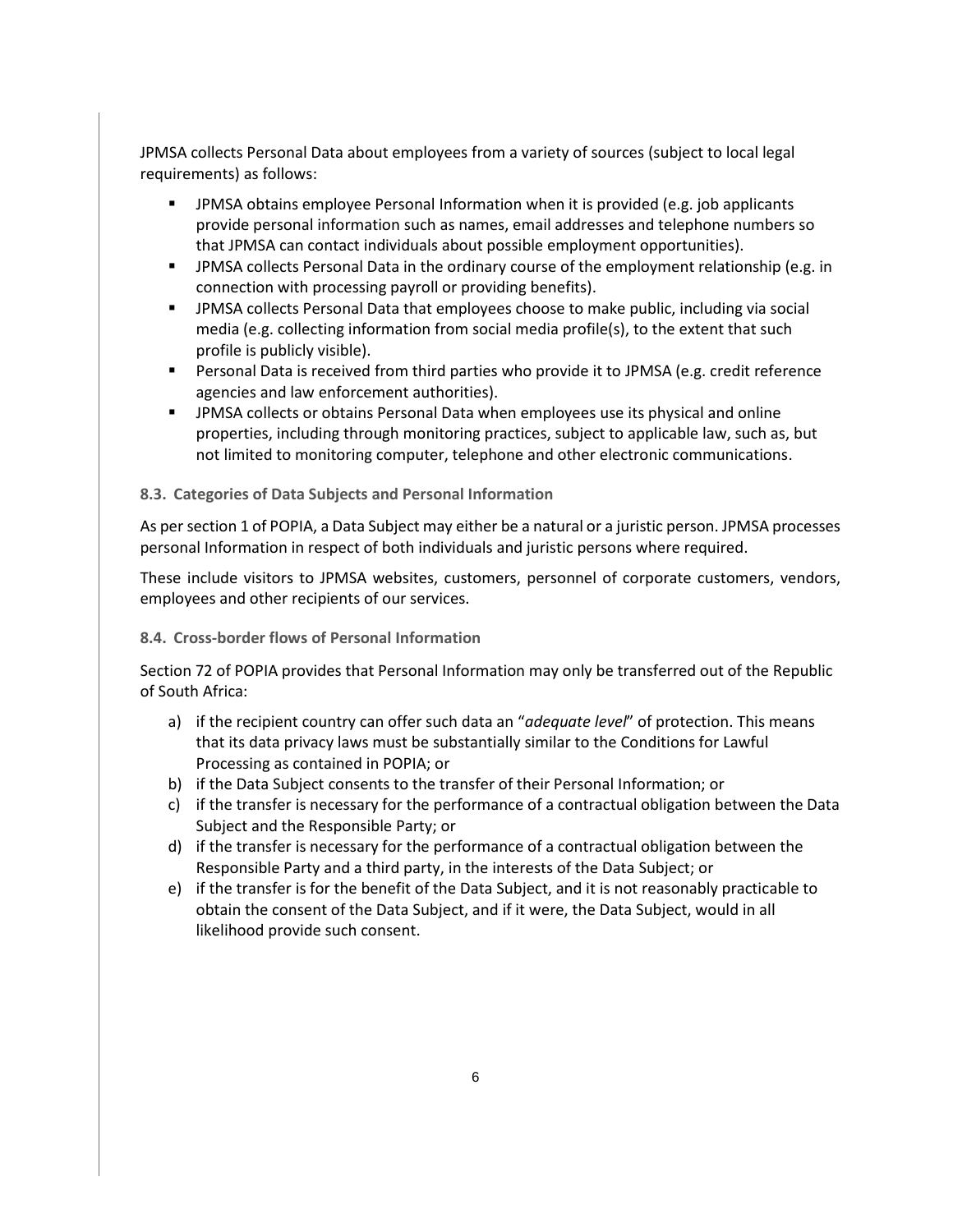As a part of a global organisation, JPMSA strives to provide access to the highest quality financial products and services. To do this, JPMSA sometimes shares Personal Information among members of the JPMorgan Chase & Co. family of companies or service providers and other third parties that are located outside of South Africa. These countries may have different laws and data protection compliance requirements, with some providing more protection than others. JPMSA takes appropriate steps to ensure that Personal Information is handled in accordance with its Privacy Policy.

Where JPMSA transfers Personal Information to other countries, it does so in accordance with the valid transfer mechanisms outlined in s72 of POPIA, as appliable. Please use the contact details provided in section 9 if you want to receive more information about the safeguards applied to international transfers of Personal Information.

### Description of information security measures implemented by JPMSA

JPMSA has implemented appropriate technical and organizational security measures designed to protect Personal Information against accidental or unlawful destruction, loss, alteration, unauthorised disclosure, unauthorized access, and other unlawful or unauthorised forms of processing, in accordance with applicable law.

The Data Subject remains responsible for ensuring that any Personal Information that is sent to JPMSA is sent securely.

### <span id="page-6-0"></span>**8.5. Data Subject rights**

In terms of POPIA, Data Subjects have a number of rights regarding the Processing of Personal Information, including:

- the right to request access to, or copies of, Personal Information that JPMSA processes or controls, together with information regarding the nature of processing and disclosure of Personal Information;
- the right to request rectification of any inaccuracies in Personal Information that JPMSA processes or controls;
- the right to request, on legitimate grounds, deletion of Personal Information that JPMSA processes or controls or restriction on the processing of Personal Information that JPMSA processes or controls;
- the right to have Personal Information JPMSA processes or controls transferred to another controller, to the extent applicable;
- where JPMSA processes Personal Information on the basis of consent, the right to withdraw such consent; and
- the right to lodge complaints with the Information Regulator regarding the processing of Personal Information.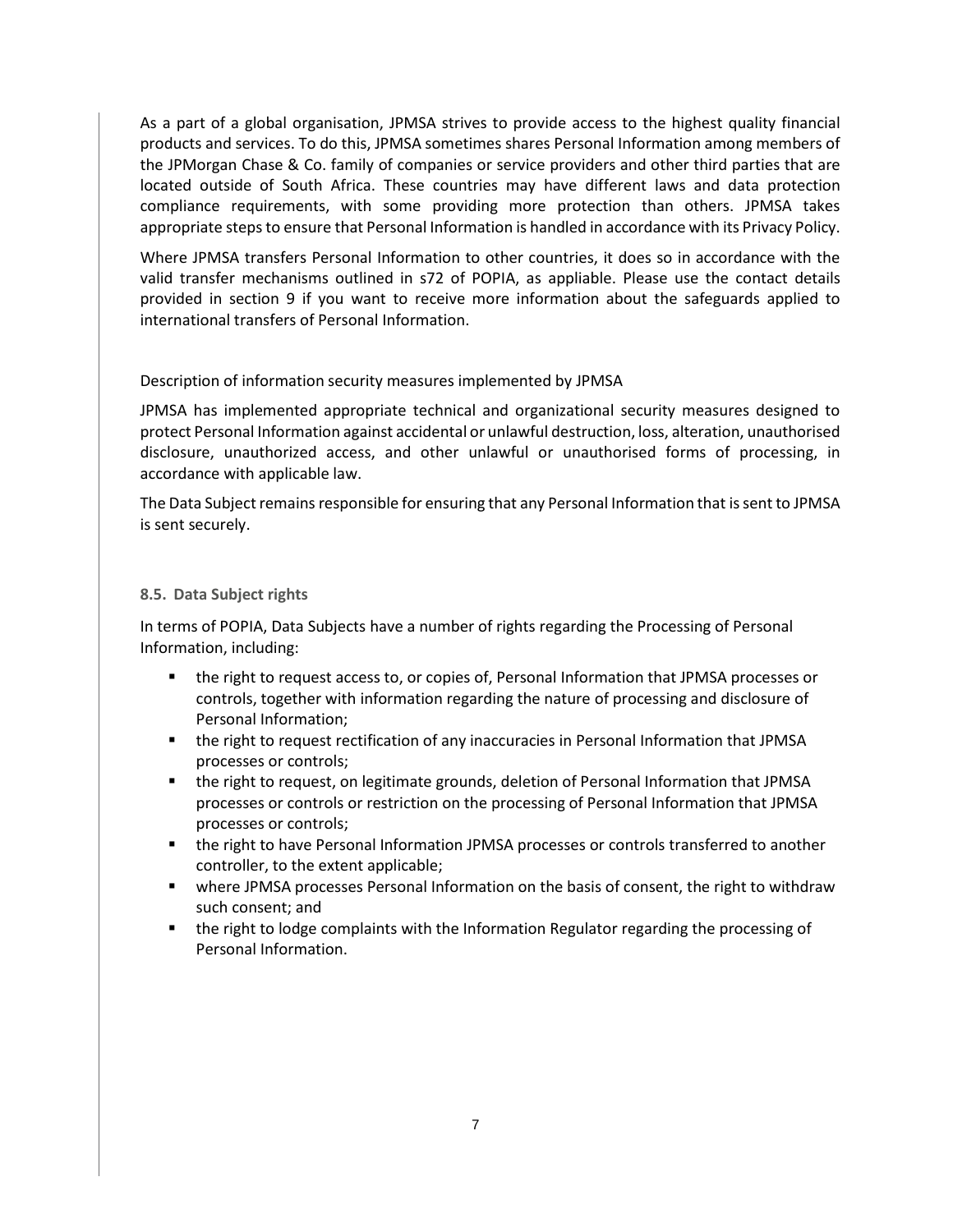<span id="page-7-0"></span>**8.6. Objection to the Processing of Personal Information by a Data Subject**

Section 11 (3) of POPIA and regulation 2 of the POPIA Regulations provides that a Data Subject may, at any time object to the Processing of his/her/its Personal Information.

Such requests must be directed to the JPMSA Information Officers as detailed below.

<span id="page-7-1"></span>**8.7. Request for correction or deletion of Personal Information**

Section 24 of POPIA and regulation 3 of the POPIA Regulations provides that a Data Subject may request for their Personal Information to be corrected/deleted in the prescribed form.

Such requests must be directed to the JPMSA Information Officers as detailed below.

# **JPMSA and Regulator Contact Details**

<span id="page-7-2"></span>**9.1. Contact details of the Information Officers**

The contact details for JPMSA Information Officers is set out below –

1 Fricker Road, Illovo, Sandton, Johannesburg, South Africa

Telephone: +27 11 503 0300

Email: [JPMSA.Infoofficer@jpmchase.com](mailto:JPMSA.Infoofficer@jpmchase.com)

<span id="page-7-3"></span>**9.2. South African Information Regulator** The Information Regulator (South Africa) JD House 27 Stiemens Street Braamfontein Johannesburg 2001 P.O Box 31533, Braamfontein, Johannesburg, 2017 Complaints email: [complaints.IR@justice.gov.za](mailto:complaints.IR@justice.gov.za) General enquiries email: [inforeg@justice.gov.za](mailto:inforeg@justice.gov.za)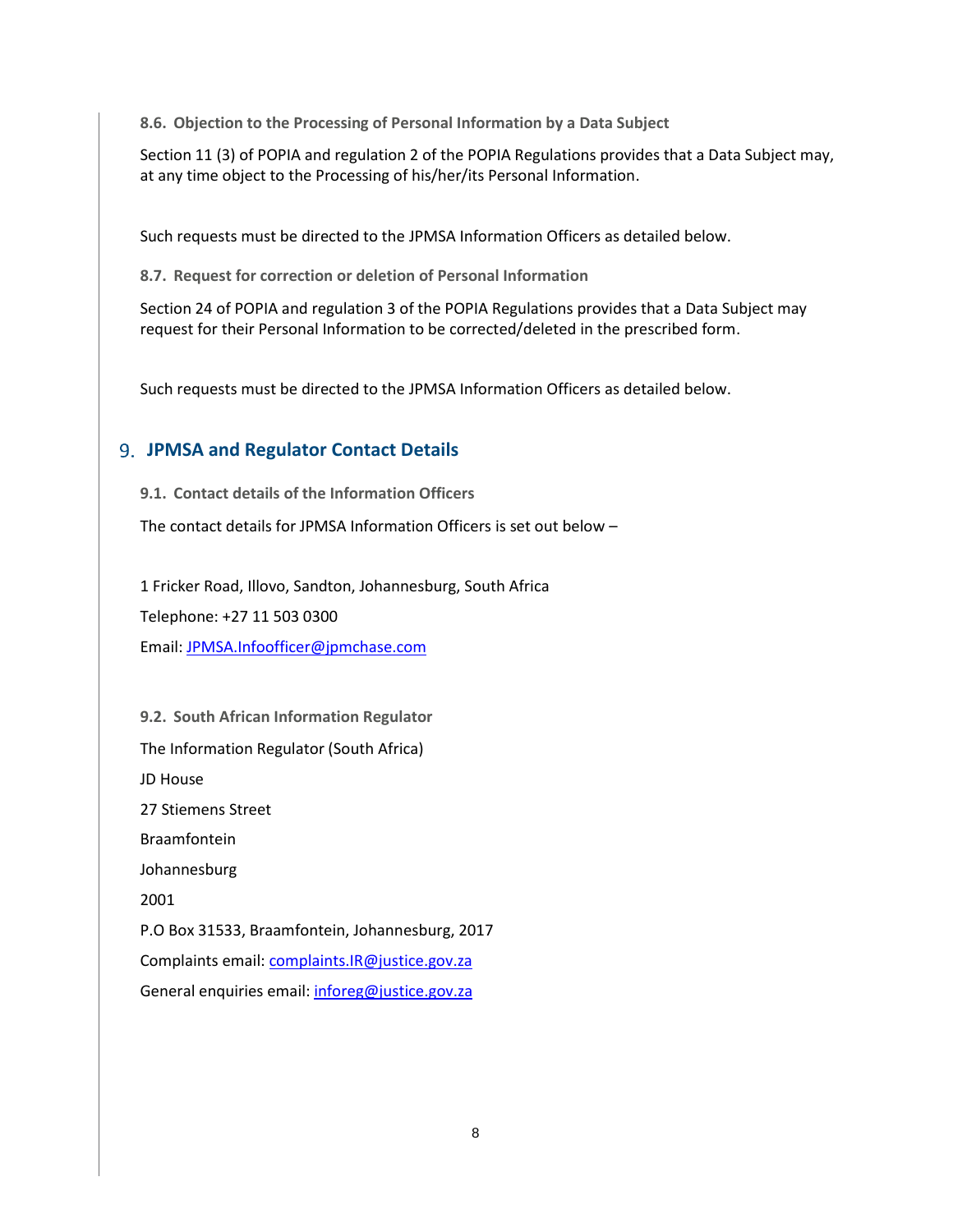<span id="page-8-0"></span>**9.3. Contact details of the SAHRC PAIA division** 

Postal address:

Private Bag X2700

HOUGHTON

2041

E-mail address:

[section51.paia@sahrc.org.za](mailto:section51.paia@sahrc.org.za)

# **10. Defined Terms**

| <b>Data Subject</b>         | means the person to whom personal information relates                                                                                                                                                                                                                                                                                                                                                                                                                                                                                                                                                                                                                                                  |  |  |  |  |
|-----------------------------|--------------------------------------------------------------------------------------------------------------------------------------------------------------------------------------------------------------------------------------------------------------------------------------------------------------------------------------------------------------------------------------------------------------------------------------------------------------------------------------------------------------------------------------------------------------------------------------------------------------------------------------------------------------------------------------------------------|--|--|--|--|
| <b>Personal Information</b> | means information relating to an identifiable, living, natural person, and<br>where it is applicable, an identifiable, existing juristic person, including, but not limited to $-$<br>(a) information relating to the race, gender, sex, pregnancy, marital status, national, ethnic or<br>social origin, colour, sexual orientation, age, physical or mental health, well-being, disability,<br>religion, conscience, belief, culture, language and birth of the person;<br>(b) information relating to the education or the medical, financial, criminal or employment history<br>of the person;<br>(c) any identifying number, symbol, e-mail address, physical address, telephone number, location |  |  |  |  |
|                             | information, online identifier or other particular assignment to the person;<br>(d) the biometric information of the person;<br>(e) the personal opinions, views or preferences of the person;<br>(f) correspondence sent by the person that is implicitly or explicitly of a private or confidential<br>nature or further correspondence that would reveal the contents of the original correspondence;<br>(g) the views or opinions of another individual about the person; and<br>(h) the name of the person if it appears with other personal information relating to the person or<br>if the disclosure of the name itself would reveal information about the person                              |  |  |  |  |
| <b>Personal Requester</b>   | means a requester seeking access to a record containing personal information about the<br>requester                                                                                                                                                                                                                                                                                                                                                                                                                                                                                                                                                                                                    |  |  |  |  |
| <b>Processing</b>           | means any operation or activity or any set of operations, whether or not by automatic<br>means, concerning personal information, including-<br>(a) the collection, receipt, recording, organisation, collation, storage, updating or modification,<br>retrieval, alteration, consultation or use;<br>(b) dissemination by means of transmission, distribution or making available in any other form; or<br>(c) merging, linking, as well as restriction, degradation, erasure or destruction of information;                                                                                                                                                                                           |  |  |  |  |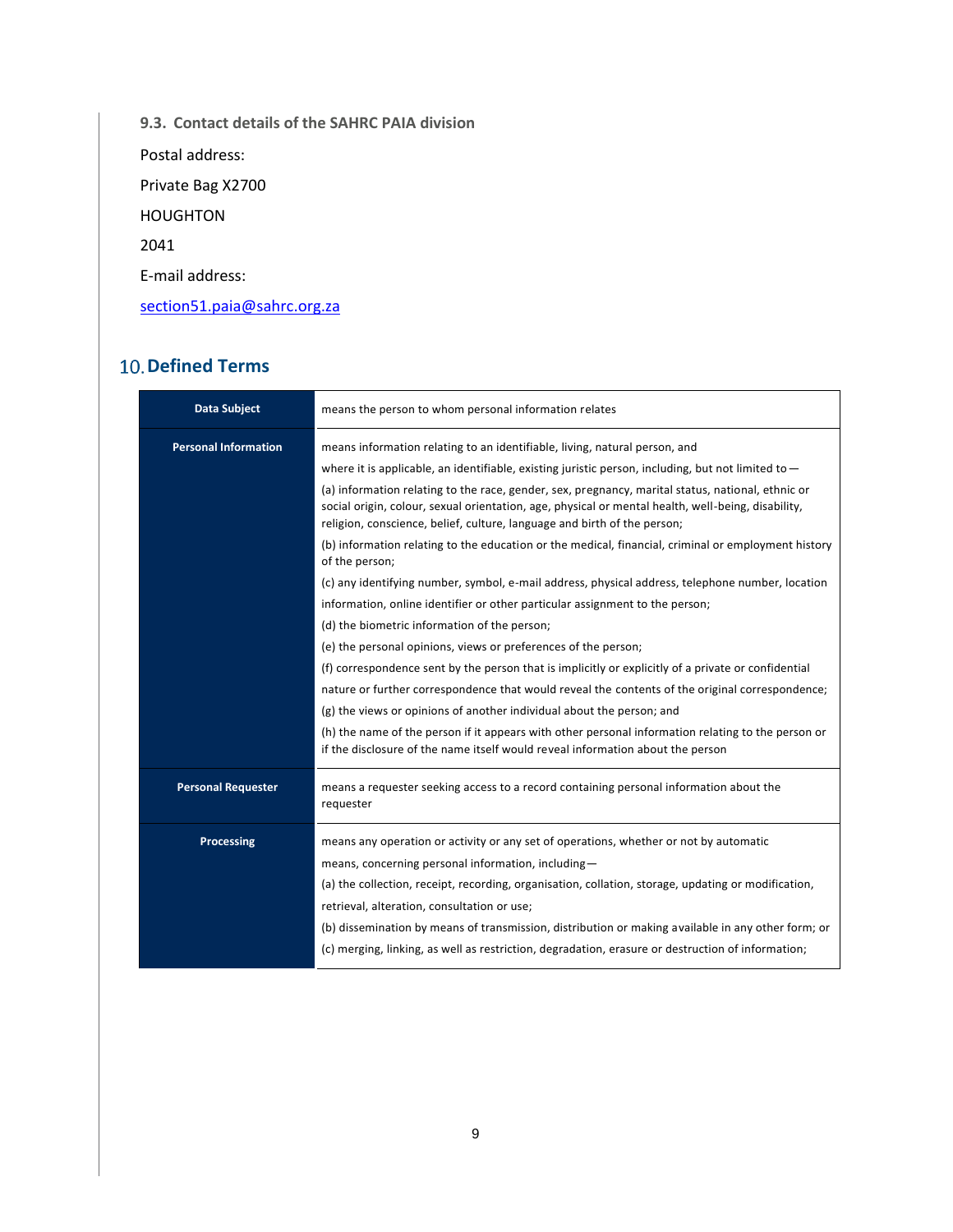# **Legal and Other References**

|                 | Statutes, Laws, Rules, The requirements under this manual are to be applied consistently with the statutes, laws, rules, |
|-----------------|--------------------------------------------------------------------------------------------------------------------------|
|                 | Regulations or External and/or regulations applicable to South Africa.                                                   |
| <b>Guidance</b> |                                                                                                                          |

# **12. Firm References**

| <b>Other Firm Policies or</b><br><b>Standards</b>                              | ۰<br>۰<br>۰<br>۰ | Privacy Policy - Firmwide<br>Privacy Incident Policy - Firmwide<br>Global Standards For Processing EMEA Personal Data<br>JPMorgan South Africa Privacy Notice<br><b>EMEA Privacy Notice for the Corporate &amp; Investment Bank and Commercial Bank</b> |
|--------------------------------------------------------------------------------|------------------|---------------------------------------------------------------------------------------------------------------------------------------------------------------------------------------------------------------------------------------------------------|
| <b>Policy Supplements,</b><br><b>Procedures, and Other</b><br><b>Documents</b> |                  | <b>Global Privacy Framework and Operating Model</b><br>Privacy Policy - Firmwide, EMEA Supplement                                                                                                                                                       |
| Forms/Systems                                                                  |                  | Global Data Protection & Privacy Compliance Intranet Site                                                                                                                                                                                               |

# **13. Document Information**

| <b>Primary Risk Category</b>                                                                        | Privacy                                   |                                   |              |  |           |  |
|-----------------------------------------------------------------------------------------------------|-------------------------------------------|-----------------------------------|--------------|--|-----------|--|
| Framework Owner-Approver/<br><b>Primary Contact / Secondary</b><br><b>Contact/Procedure Manager</b> | Portia Twala<br><b>Executive Director</b> | Niyaaz Abrahams<br>Vice President |              |  |           |  |
| <b>Framework Owner Function or</b><br><b>Line of Business</b>                                       | South Africa Compliance                   |                                   |              |  |           |  |
| <b>Framework Owner-Approver's</b><br><b>Country</b>                                                 | South Africa                              |                                   |              |  |           |  |
| <b>Approval Date/Annual Review</b><br><b>Date/Initial Effective Date:</b>                           | January 2022                              |                                   | January 2023 |  | June 2021 |  |
| Last Off-Cycle Update Date                                                                          | N/A                                       |                                   |              |  |           |  |
| <b>Contact Group Email or Hotline</b><br><b>Number</b>                                              | N/A                                       |                                   |              |  |           |  |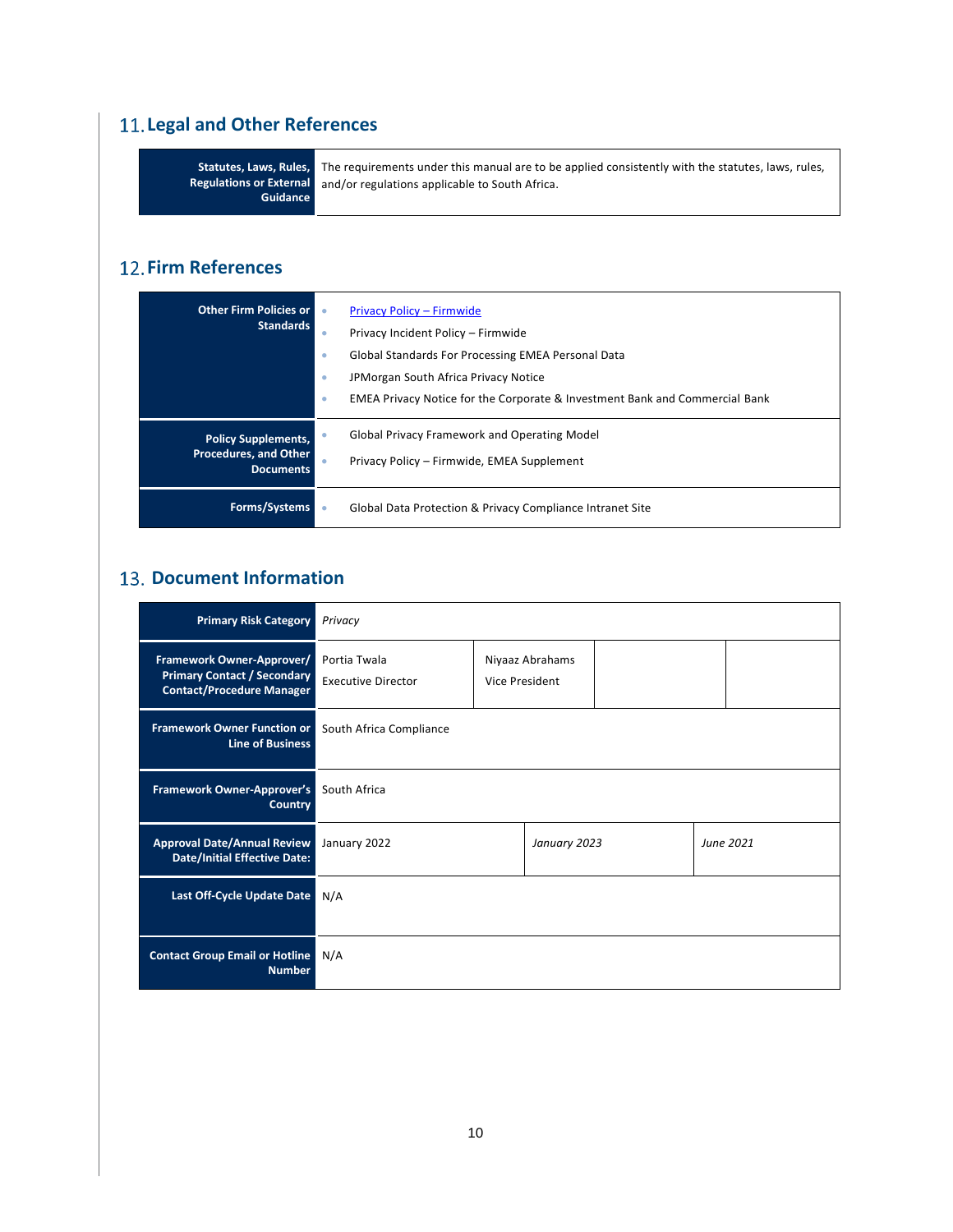### <span id="page-10-0"></span>**ANNEXURE A**

# **REQUEST FOR ACCESS TO A RECORD IN RELATION TO PAIA**

# (Section 53 (1) of the Promotion of Access to Information Act, 2000 (Act No. 2 of 2000))

[Regulation 10]

### **A. Particulars of private body**

The Head:

### **B. Particulars of person requesting access to the record**

*(a)* 

*The particulars of the person who requests access to the record must be given below.* 

*(b)* 

*The address and/or email in the Republic to which the information is to be sent must be given.* 

*(c)* 

*Proof of the capacity in which the request is made, if applicable, must be attached.* 

Full names and surname:

Identity number: Postal address:

Telephone number: Fax number: E-mail address: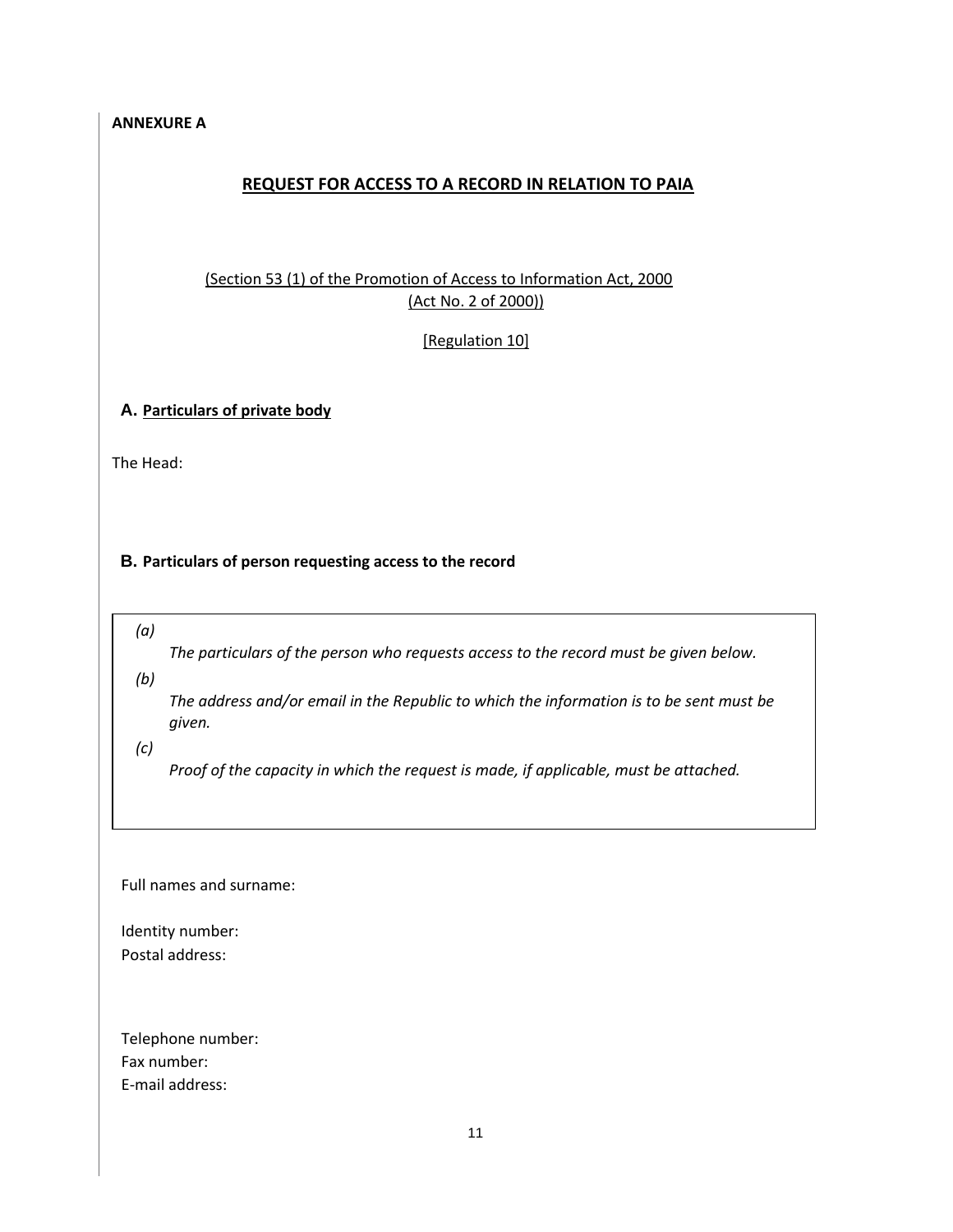Capacity in which request is made, when made on behalf of another person:

# **C. Particulars of person on whose behalf request is made**

*This section must be completed ONLY if a request for information is made on behalf of another person.*

Full names and surname:

Identity number:

# **D. Particulars of record**

*(a)* 

*Provide full particulars of the record to which access is requested, including the reference number if that is known to you, to enable the record to be located.*

*(b)* 

*If the provided space is inadequate, please continue on a separate folio and attach it to this form. The requester must sign all the additional folios.*

- 1. Description of record or relevant part of the record:
- 2. Reference number, if available: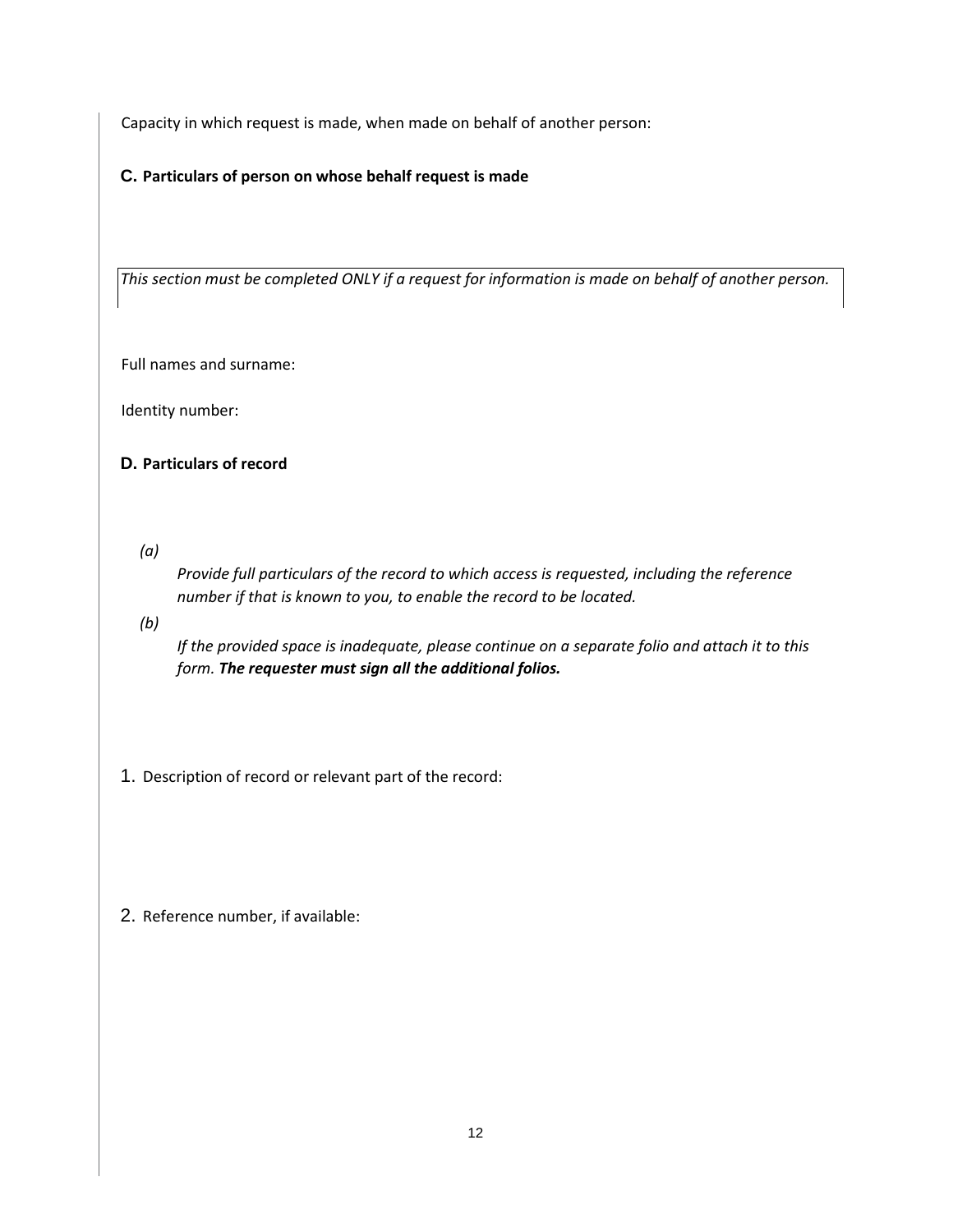# **E. Fees**

### *(a)*

*A request for access to a record, other than a record containing personal information about yourself, will be processed only after a request fee has been paid.*

*(b)* 

*You will be notified of the amount required to be paid as the request fee.*

*(c)* 

*The fee payable for access to a record depends on the form in which access is required and the reasonable time required to search for and prepare a record.*

*(d)* 

*If you qualify for exemption of the payment of any fee, please state the reason for exemption.*

Reason for exemption from payment of fees: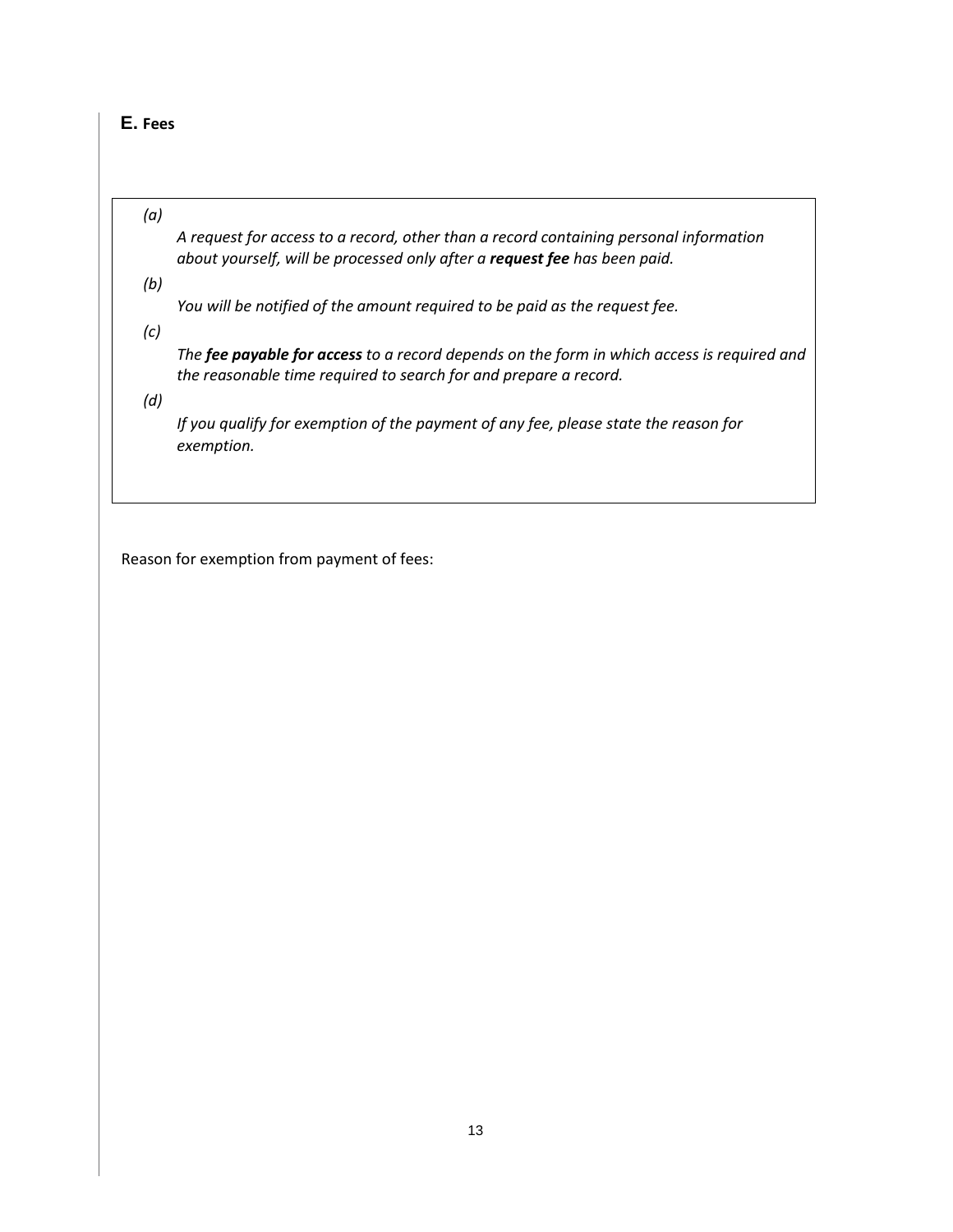*If you are prevented by a disability to read, view or listen to the record in the form of access provided for in 1 to 4 hereunder, state your disability and indicate in which form the record is required.* 

Disability:

Form in which record is required:

*Mark the appropriate box with an* **X**. *NOTES:*

*(a)* 

*Compliance with your request in the specified form may depend on the form in which the record is available.*

*(b)* 

*Access in the form requested may be refused in certain circumstances. In such a case you will be informed if access will be granted in another form.*

*(c)* 

*The fee payable for access to the record, if any, will be determined partly by the form in which access is requested.*

| 1. |                                                                                       |                     |  |                      |  |                                                                                            |  |
|----|---------------------------------------------------------------------------------------|---------------------|--|----------------------|--|--------------------------------------------------------------------------------------------|--|
|    | If the record is in written or printed form:                                          |                     |  |                      |  |                                                                                            |  |
|    | copy of record*                                                                       |                     |  | inspection of record |  |                                                                                            |  |
| 2. |                                                                                       |                     |  |                      |  |                                                                                            |  |
|    | If record consists of visual images                                                   |                     |  |                      |  |                                                                                            |  |
|    |                                                                                       |                     |  |                      |  | (this includes photographs, slides, video recordings, computer-generated images, sketches, |  |
|    | $etc.$ ):                                                                             |                     |  |                      |  |                                                                                            |  |
|    | view the images                                                                       | copy of the images* |  |                      |  | transcription of the images*                                                               |  |
|    |                                                                                       |                     |  |                      |  |                                                                                            |  |
| 3. |                                                                                       |                     |  |                      |  |                                                                                            |  |
|    | If record consists of recorded words or information which can be reproduced in sound: |                     |  |                      |  |                                                                                            |  |
|    |                                                                                       |                     |  |                      |  |                                                                                            |  |
|    | transcription of soundtrack* (written or printed<br>listen to the soundtrack (audio   |                     |  |                      |  |                                                                                            |  |
|    | document)<br>cassette)                                                                |                     |  |                      |  |                                                                                            |  |
| 4. |                                                                                       |                     |  |                      |  |                                                                                            |  |
|    | If record is held on computer or in an electronic or machine-readable form:           |                     |  |                      |  |                                                                                            |  |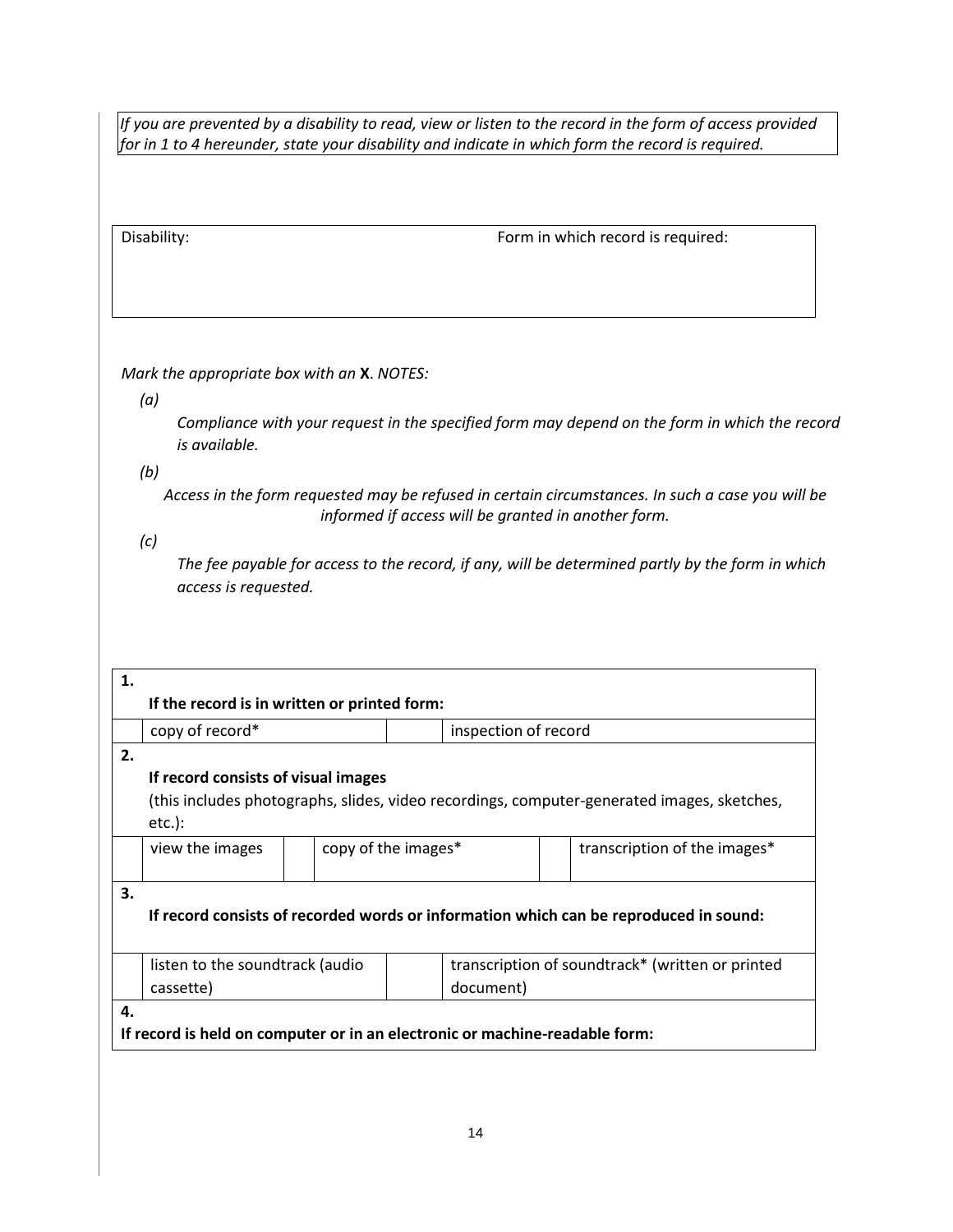|                                                                                                                                                     | printed copy of<br>record* | printed copy of information<br>derived from the record* |  |     | copy in computer readable<br>form* (stiffy or compact disc) |  |
|-----------------------------------------------------------------------------------------------------------------------------------------------------|----------------------------|---------------------------------------------------------|--|-----|-------------------------------------------------------------|--|
| *If you requested a copy or transcription of a record (above), do you wish the<br>copy or transcription to be posted to you?<br>Postage is payable. |                            |                                                         |  | YES | NO.                                                         |  |

# **G. Particulars of right to be exercised or protected**

*If the provided space is inadequate, please continue on a separate folio and attach it to this form. The requester must sign all the additional folios.*

- 1. Indicate which right is to be exercised or protected:
- 2. Explain why the record requested is required for the exercise or protection of the aforementioned right: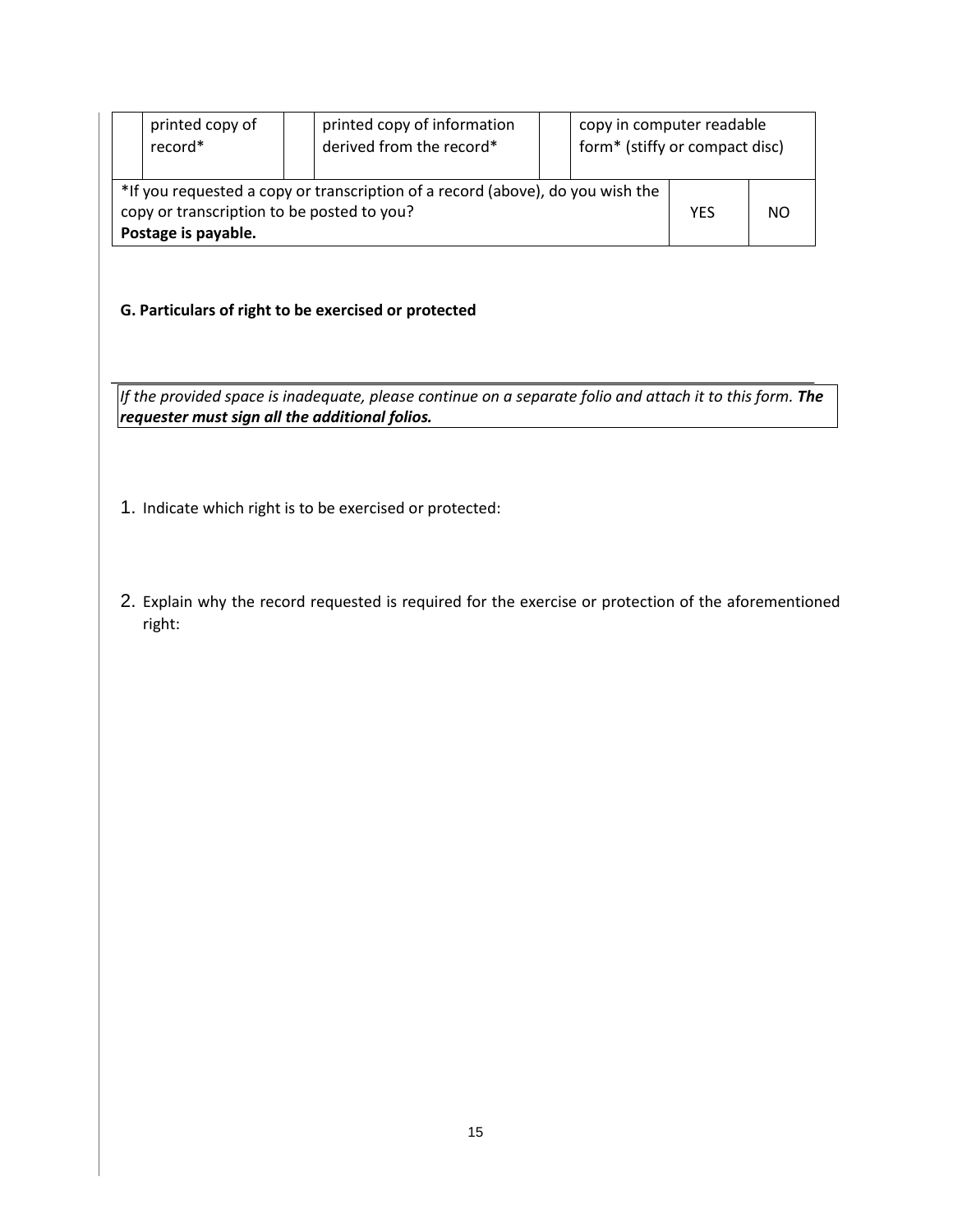**H. Notice of decision regarding request for access** 

*You will be notified in writing whether your request has been approved/denied. If you wish to be informed in another manner, please specify the manner and provide the necessary particulars to enable compliance with your request.*

How would you prefer to be informed of the decision regarding your request for access to the record?

Signed at this day of 202

SIGNATURE OF REQUESTER/PERSON ON WHOSE BEHALF REQUEST IS MADE